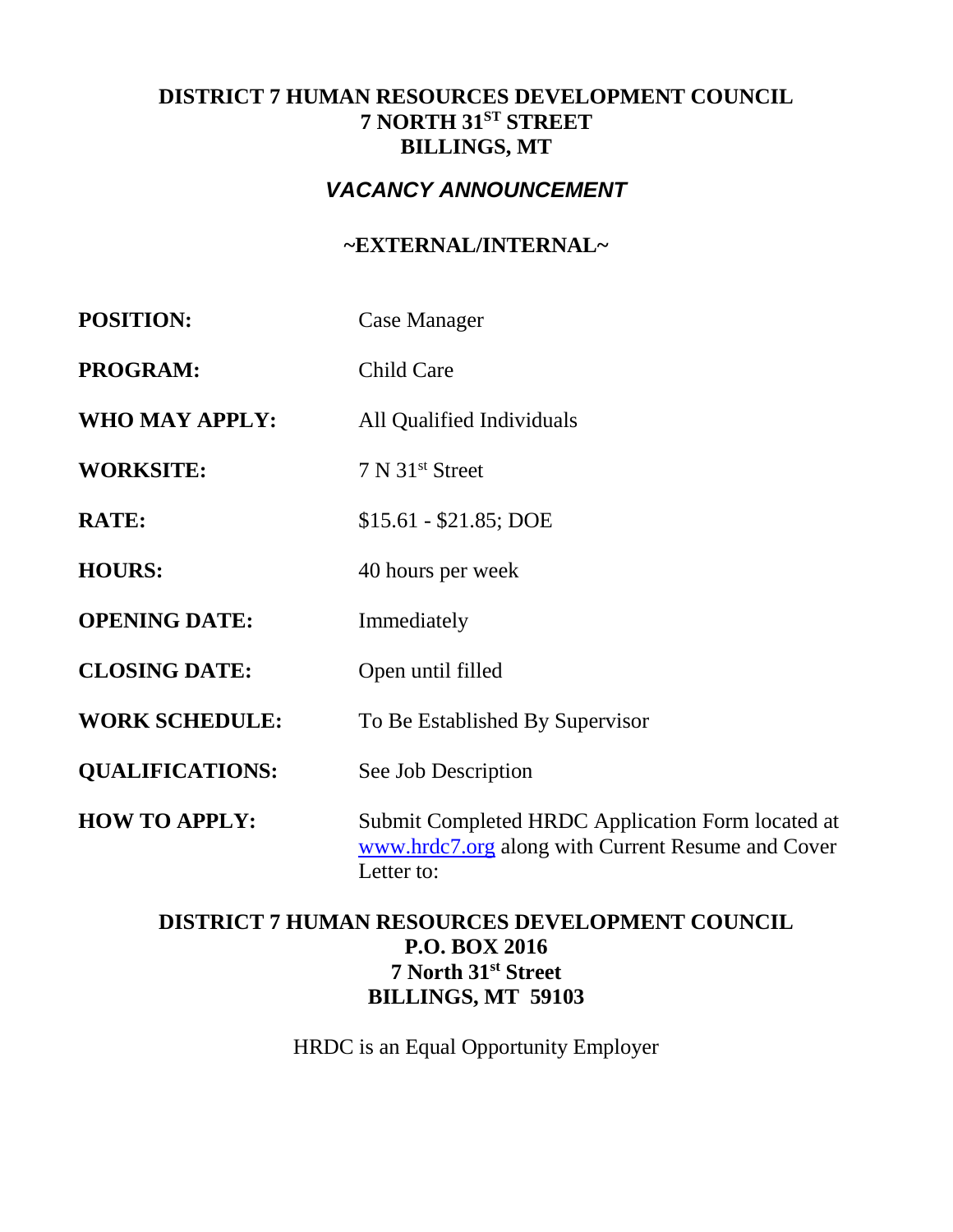

# **JOB DESCRIPTION DISTRICT 7 HUMAN RESOURCES DEVELOPMENT COUNCIL**

| <b>Job Description Title: Case Manager</b> | Department/Program: Child Care    |
|--------------------------------------------|-----------------------------------|
| Reports To (Title): Program Supervisor     | <b>FLSA Status: Non-Exempt</b>    |
| <b>Supervisory Position: No</b>            | <b>Position Status: Full-time</b> |
| <b>Prepared By: HR</b>                     | Revision Date: March 14, 2019     |

## **JOB SUMMARY**

Under the supervision of the Program Supervisor and in accordance with the direction and mission of District 7 HRDC, the Case Manager is delegated the responsibility for determining Best Beginnings Scholarship eligibility for applicants seeking services and acting as a liaison between HRDC program parents, providers, staff and community resources. Processes Child Care Provider invoices monthly in a timely manner, ensuring correct payment per service plans. Conducts quality assurance case file reviews.

## **MISSION OF THE ORGANIZATION**

Through its mission, HRDC-7 empowers people in need through the mobilization and development of community services creating opportunities for success in Big Horn, Carbon, Stillwater, Sweet Grass, and Yellowstone Counties. All HRDC-7 activities focus on 3 national goals:

- 1) Individuals and families with low incomes are stable and achieve economic security.
- 2) Communities where people with low incomes live are healthy and offered economic opportunities.
- 3) People with low incomes are engaged and active in building opportunities in communities.

### **ESSENTIAL DUTIES**

The requirements listed, are representative of the knowledge, skills, and abilities necessary to perform the essential functions of the job. To perform this job successfully, an individual must be able to carry out each task satisfactorily and perform other duties as assigned.

- Completes reports, monitors client attendance and scheduled activities utilizing sign in sheets, case notes, attendance records, and individual meeting in accordance with program requirements.
- Collects data, tracks client progress, and completes reports as required.
- Identifies the need for intervention, provides guidance and refers participants to available resources.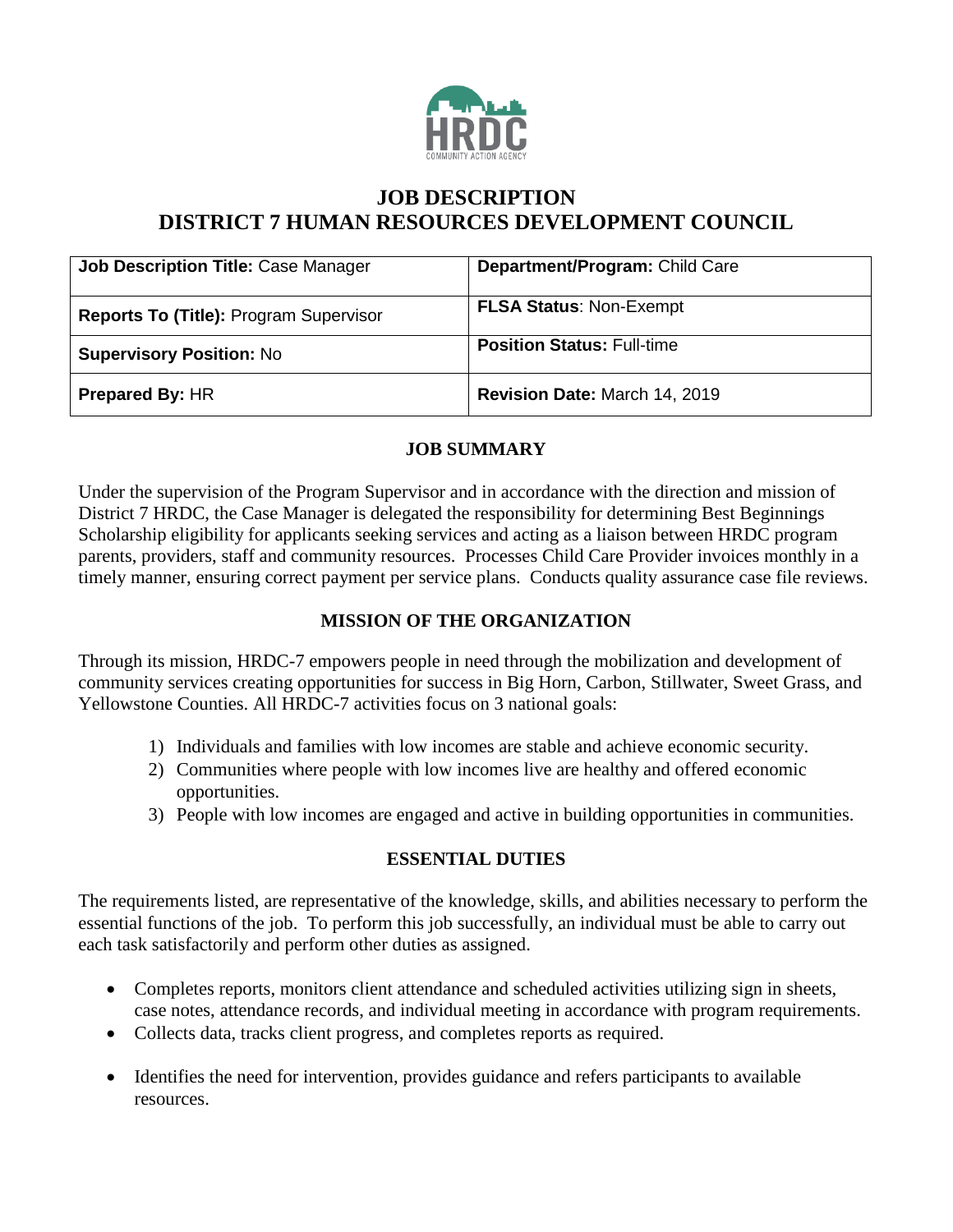- Assesses participant's needs to develop action plans for achieving self-sufficiency.
- Facilitates program overviews.
- Serves as advocates for parents and child care providers.
- Participates in staff meetings, cases reviews, and file checks.
- Reviews monthly invoices and authorizes payments.
- Provides individual case management.
- Provides documentation and tracking data as required by program.
- Maintains individual parent and provider case files, including applications, income verification and case notes.
- Provides client data to reporting agencies as required.
- Participates in staff meetings, team building, technical training, and 1:1 supervision meetings.
- Works closely with parents and child care providers to inform them of co-payments.
- Performs outreach to community and assists with completion of applications, when needed.
- Represents HRDC's Child Care Program at community meetings and events.
- Implements agency work plans at the program level to ensure achievement of set goals.

### **Additional Knowledge, Skills and Abilities:**

- Brings creative suggestions and potential solutions to direct supervisor regarding work barriers and team efficiency
- Integrates knowledge of budgeting and management experience into program operations.
- Effectively **communicates** on all platforms.
- Demonstrates **dependability** and **punctuality**.
- Adheres to a consistent work schedule.
- Demonstrates **professionalism** in the workplace.
	- o Maintains professional boundaries with participants;
	- o Must have the ability to work with low income and disadvantaged people by modeling an unbiased, non-judgmental attitude.
	- o Demonstrates positive and appropriate interactions with coworkers and management.
	- o Contributes to a harmonious and productive work environment.
	- o Must be a team player to ensure overall program success.
	- Nurtures, builds, and mentors employees to build a cohesive team.

## **MINIMUM QUALIFICATIONS**

### **Education and Experience:**

Bachelor's Degree in Human Services preferred, or High School Diploma or HiSET and experience in human services related field, or equivalent combination of education and experience.

**Other:** Annual Criminal Background checks and Child Protective Services checks are required.

### **Licenses and/or Certifications:**

Must possess a valid Montana Driver's License, proof of personal automobile insurance and must meet insurability requirements for agency automobile insurance policy.